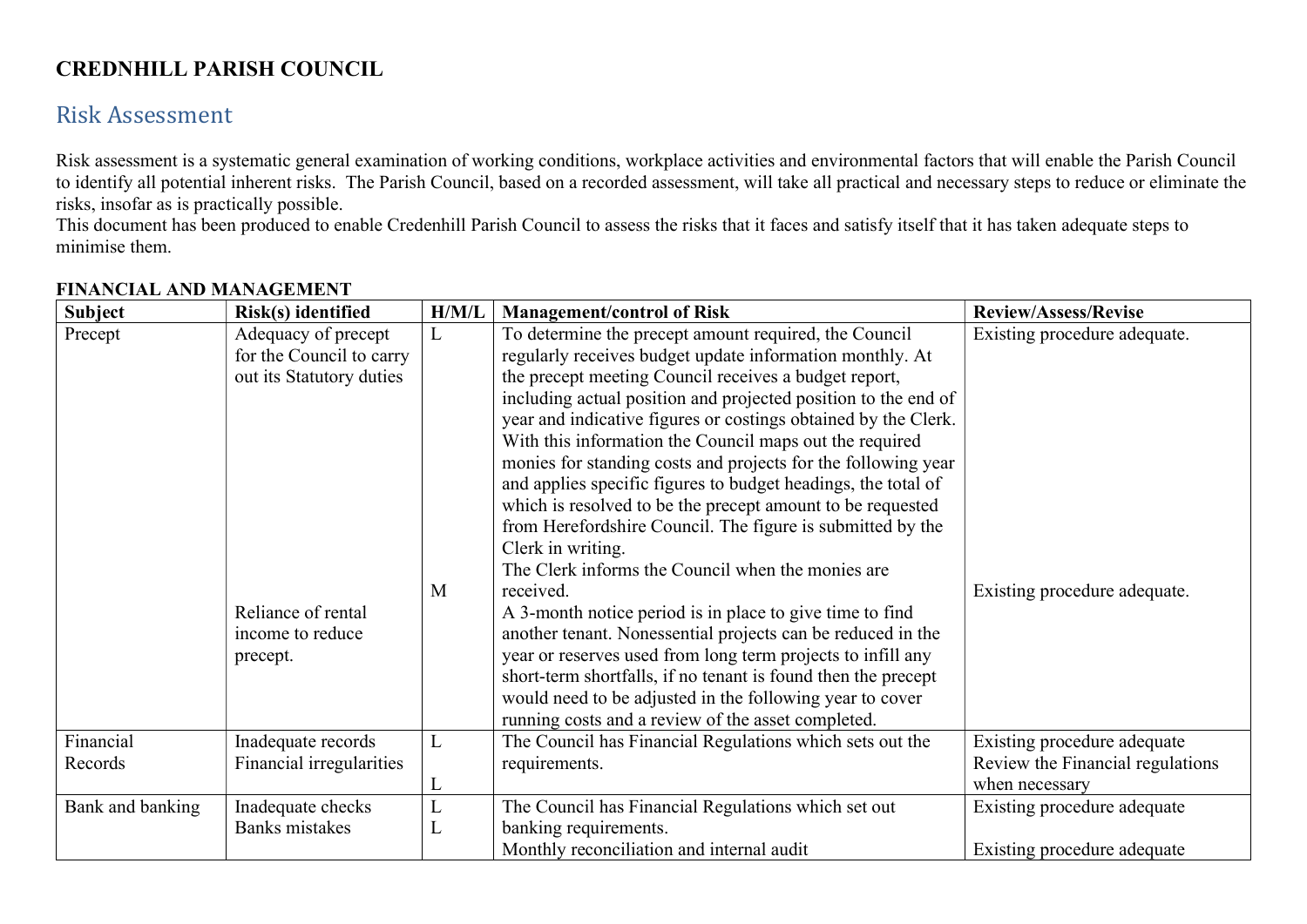| <b>Subject</b>                | Risk(s) identified                                    | H/M/L | <b>Management/control of Risk</b>                                                                                                                                                                                                                                                                                                                  | <b>Review/Assess/Revise</b>                                                                   |
|-------------------------------|-------------------------------------------------------|-------|----------------------------------------------------------------------------------------------------------------------------------------------------------------------------------------------------------------------------------------------------------------------------------------------------------------------------------------------------|-----------------------------------------------------------------------------------------------|
| Reporting and<br>auditing     | Information<br>communication                          | L     | Financial information is a regular agenda item (Finance<br>Report) and discussed/reviewed and approved at each<br>meeting.                                                                                                                                                                                                                         | Existing procedures adequate.                                                                 |
| Grants                        | Receipt of grant                                      | L     | Parish Council is in receipt of discretionary grants and has<br>no reliance on them to conduct day to day operations. Grants<br>are allocated to appropriate reserves and ring fenced as<br>required in financial statements.                                                                                                                      | Existing procedure adequate                                                                   |
| Charges-rents<br>receivable   | Payment of rents                                      | L     | The Parish Council collects Rent each month. A Licence<br>Agreement has been signed and rent income reviewed every<br>term.                                                                                                                                                                                                                        | Existing procedure adequate                                                                   |
| Grants and support<br>payable | Power to pay.<br>Authorisation of.<br>Council to pay. | L     | All such expenditure goes through the required Council<br>process of approval, noted in the minutes, and listed<br>accordingly if a payment is made.                                                                                                                                                                                               | Existing procedure adequate.                                                                  |
| Best value<br>accountability  | Work awarded<br>incorrectly.                          | L     | Normal Parish Council practice would be to seek, if<br>possible, more than one quotation for any substantial work<br>to be undertaken as per the financial regulations. For major<br>work competitive tenders would be sought. If problems<br>encountered with a contract the Clerk would investigate the<br>situation and report to the Council.  | Existing procedure adequate.                                                                  |
|                               | Overspend on services.                                | M     | The budget to actual spend is reviewed monthly and<br>presented by the RFO in the Parish Council meeting where<br>under and overspends are discussed. The budget is<br>reallocated during the year between cost codes to ensure that<br>the overall spending is managed, and any surplus or deficit<br>is considered during the budgeting process. | Existing procedure adequate.                                                                  |
| Employees                     | Fraud by staff                                        | L     | Requirements of Fidelity Guarantee insurance adhered to<br>with regards to fraud.<br>Clerk is unable to make payments and all payments require<br>2 authorisations.                                                                                                                                                                                | Existing procedures adequate.<br>Monitor insurance annually.<br>Existing procedures adequate. |
| <b>VAT</b>                    | Reclaiming/charging                                   | L     | The Council has Financial Regulations which set out the<br>requirements.                                                                                                                                                                                                                                                                           | Existing procedures adequate                                                                  |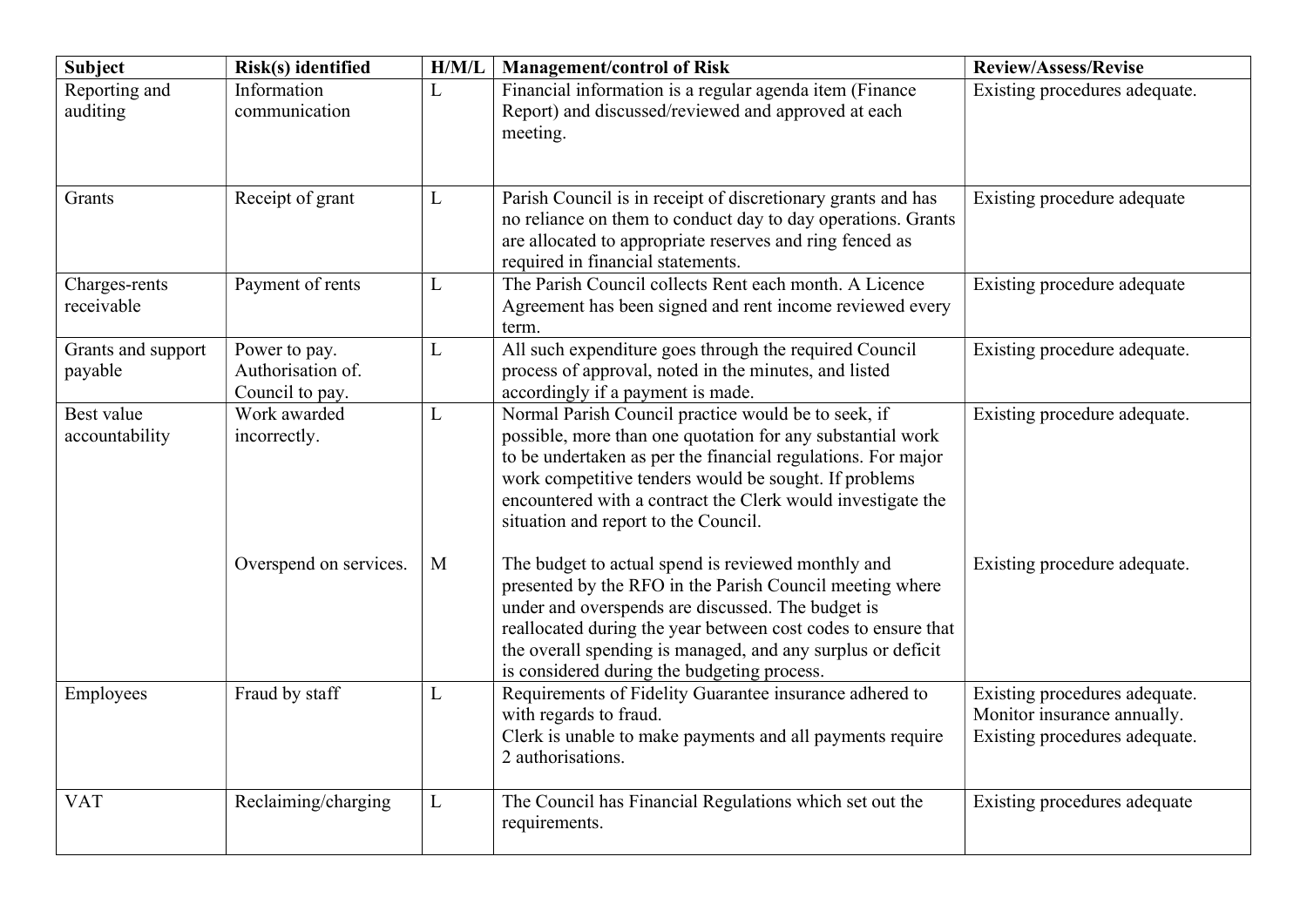| <b>Subject</b>                                         | Risk(s) identified                                              | H/M/L            | <b>Management/control of Risk</b>                                                                                                                                                                                                                                                                              | <b>Review/Assess/Revise</b>                                                         |
|--------------------------------------------------------|-----------------------------------------------------------------|------------------|----------------------------------------------------------------------------------------------------------------------------------------------------------------------------------------------------------------------------------------------------------------------------------------------------------------|-------------------------------------------------------------------------------------|
| <b>Annual Return</b>                                   | Submit within time<br>limits                                    | L                | Employers Annual Return is completed and submitted<br>online with the prescribed time frame by the Clerk.<br>Annual Return completed and signed by the Council,<br>submitted to internal auditor for completion and signing then<br>checked and sent to External Auditor within time frame.                    | Existing procedures adequate.                                                       |
| <b>Legal Powers</b>                                    | Illegal activity or<br>payments                                 | L                | All activity and payments within the powers of the Parish<br>Council to be resolved at full Council Meetings, including<br>reference to the power used under the Finance section of<br>agenda and Finance report monthly.                                                                                      | Existing procedures adequate                                                        |
| Minutes/agendas/<br>Notices, Statutory<br>Documents'   | Accuracy and legality<br><b>Business conduct</b>                | L<br>L           | Minutes and agenda are produced in the prescribed manor<br>by the Clerk and adhere to the legal requirements.<br>Minutes are approved and signed at the next Council<br>meeting.<br>Agenda displayed according to legal requirements.<br>Business conducted at Council meetings should be managed              | Existing procedures adequate.<br>Members adhere to Code of<br>Conduct               |
|                                                        |                                                                 |                  | by the Chair                                                                                                                                                                                                                                                                                                   |                                                                                     |
| Members interests                                      | Conflict of interests<br>Register of members<br>interests.      | L<br>L           | Declarations of interest by members at Council meetings.<br>Register of members' interests' forms reviewed regularly.                                                                                                                                                                                          | Existing procedures adequate.<br>Members take responsibility to<br>update register. |
| Insurance                                              | Adequacy<br>Cost<br>Compliance<br><b>Fidelity Guarantee</b>     | L<br>L<br>L<br>M | An annual review is undertaken of all insurance<br>arrangements. Employers and Employee liabilities a<br>necessity and within policies. Ensure compliance measures<br>are in place. Fidelity checks in place.                                                                                                  | Existing procedure adequate.<br>Insurance reviewed annually.                        |
| <b>PHYSICAL</b><br><b>EQUIPMENT OR</b><br><b>AREAS</b> |                                                                 |                  |                                                                                                                                                                                                                                                                                                                |                                                                                     |
| Assets                                                 | Loss or damage<br>Risk/damage to third<br>party (i.e.) property | L<br>L           | An annual review of assets is undertaken for insurance<br>provision.<br>Weekly/Daily visual checks are completed by the clerk and<br>handyman, matters arising reviewed on a cost basis to<br>decide if an insurance claim is the right course of action.<br>Minor issues are dealt with as and when required. | Existing procedures adequate                                                        |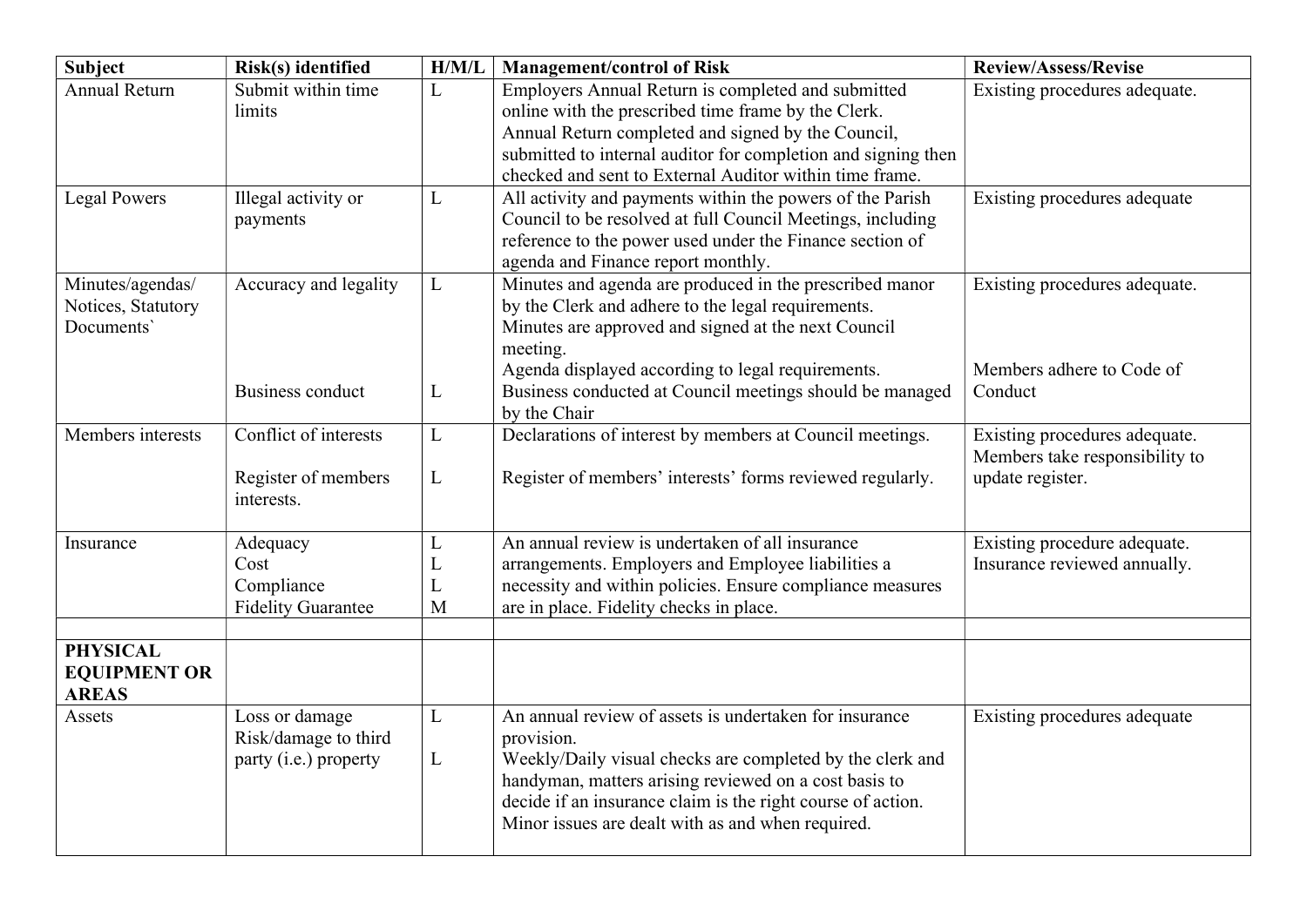| <b>Subject</b>             | Risk(s) identified                            | H/M/L                  | <b>Management/control of Risk</b>                                                                                                                                                                                                                                                                                                                                                                                                                         | Review/Assess/Revise                                                                                                                              |
|----------------------------|-----------------------------------------------|------------------------|-----------------------------------------------------------------------------------------------------------------------------------------------------------------------------------------------------------------------------------------------------------------------------------------------------------------------------------------------------------------------------------------------------------------------------------------------------------|---------------------------------------------------------------------------------------------------------------------------------------------------|
| <b>Buildings</b>           | Fire                                          | L                      | Tenants are charged with the responsibility to complete all<br>necessary assessments and checks. Where the Parish<br>Council has responsibility, those checks are routinely<br>completed.                                                                                                                                                                                                                                                                 | Review when tenancy changes<br>occur.                                                                                                             |
| <b>Buildings</b>           | Asbestos                                      | M                      | All buildings, where applicable, have a Survey Report,<br>register, and management plan in place. Routine reviews<br>with tenants to ensure that plans are adequate, and staff are<br>trained where applicable (see detailed reports for further<br>information).                                                                                                                                                                                         | Review Annually and when<br>maintenance work is required.                                                                                         |
| <b>Buildings</b>           | Electrical                                    | L                      | Fixed wire inspections are completed in required time frame<br>and reviewed as applicable both by the Parish Council or the<br>tenant depending on responsibility detailed in the<br>lease/licence.                                                                                                                                                                                                                                                       | Every 3/5 years depending on asset.                                                                                                               |
| Maintenance                | Poor performance of<br>assets or amenities    | L                      | All assets owned by the Parish Council are regularly<br>reviewed and maintained. All repairs and relevant<br>expenditure for any repair is actioned/authorised in<br>accordance with the correct procedures of the Parish<br>Council. Assets are insured.                                                                                                                                                                                                 | Existing procedures adequate                                                                                                                      |
| Notice Board               | Risk of damage                                | L                      | The Parish Council currently has one notice board. It is<br>inspected monthly.                                                                                                                                                                                                                                                                                                                                                                            | Existing procedures adequate                                                                                                                      |
| Meeting locations          | Adequacy<br>Health & Safety<br>(inc COVID 19) | L                      | The Parish Council meeting are held in a venue considered<br>to have appropriate facilities for the Clerk, members, and the<br>public. Where appropriate and legal to do so virtual<br>meetings will be used.                                                                                                                                                                                                                                             | Existing procedures adequate                                                                                                                      |
| Council records -<br>paper | Loss through:<br>Theft<br>Fire<br>damage      | L<br>$\mathbf{L}$<br>L | The day-to-day Parish Council records are stored at the<br>home of the Clerk. Records include correspondences,<br>minutes, insurance, bank records. The documents are stored<br>in a lockable cabinet.<br>Historical records are stored in a locked cupboard at the<br>Resource Centre in metal filing cabinets.<br>Weekly/Monthly/Annual fire checks are completed by the<br>tenant to ensure that the building complies with the latest<br>regulations. | Damage (apart from fire) and theft<br>is unlikely and so provision is<br>adequate, electronic copies of all<br>important documents are also kept. |
|                            |                                               |                        | Parish Council original deeds are stored with solicitor.                                                                                                                                                                                                                                                                                                                                                                                                  |                                                                                                                                                   |